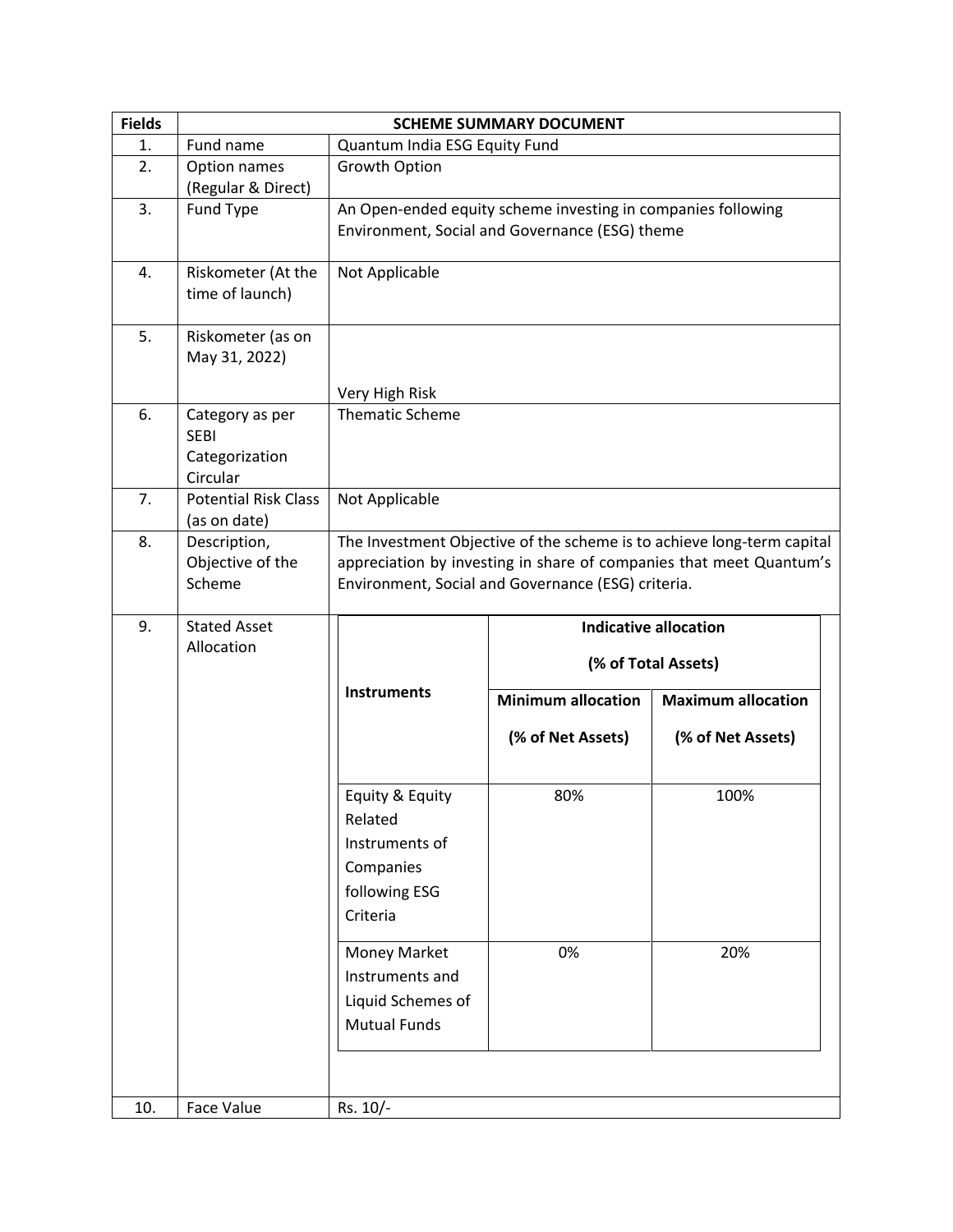| 11. | NFO Open Date                | June 21, 2019                            |            |
|-----|------------------------------|------------------------------------------|------------|
| 12. | NFO Close Date               | July 05, 2019                            |            |
| 13. | <b>Allotment Date</b>        | July 12, 2019                            |            |
| 14. | Reopen Date                  | July 19, 2019                            |            |
| 15. | Maturity Date (For           | Not Applicable                           |            |
|     | Close ended                  |                                          |            |
|     | Funds)                       |                                          |            |
| 16. | Benchmark (Tier I)           | Nifty 100 ESG TRI                        |            |
| 17  | Benchmark (Tier              | Not Applicable                           |            |
|     | 2)                           |                                          |            |
| 18. | Fund Manager 1-<br>Name      | Chirag Mehta                             |            |
| 19. | Fund Manager 1-              | Primary                                  |            |
|     | Type (Primary/               |                                          |            |
|     | Comanage/                    |                                          |            |
|     | Description)                 |                                          |            |
| 20. | Fund Manager 1-              | July 12, 2019                            |            |
| 21. | From Date<br>Fund Manager 2- | Sneha Joshi                              |            |
|     | Name                         |                                          |            |
| 22. | Fund Manager 2-              | Associate                                |            |
|     | Type (Primary/               |                                          |            |
|     | Comanage/                    |                                          |            |
|     | Description)                 |                                          |            |
| 20. | Fund Manager 2-              | July 12, 2019                            |            |
|     | From Date                    |                                          |            |
| 21. | <b>Actual Expense</b>        | Direct Plan 0.94%                        |            |
|     | (TER) as on May              | Regular Plan 1.69%                       |            |
|     | 31, 2022                     |                                          |            |
| 22. | Exit Load (if<br>applicable) | <b>Exit Load</b>                         |            |
|     |                              | 10% of units if redeemed or switched out | <b>NIL</b> |
|     |                              | on or before 365 days from the date of   |            |
|     |                              | allotment                                |            |
|     |                              | Remaining 90% of units if redeemed or    |            |
|     |                              | switched out on or before 365 days from  |            |
|     |                              | the date of allotment                    | 1          |
|     |                              |                                          |            |
|     |                              | If redeemed or switched our on or after  |            |
|     |                              | 365 days from the date of allotment      | <b>NIL</b> |
|     |                              |                                          |            |
|     |                              |                                          |            |
|     |                              |                                          |            |
|     |                              |                                          |            |
| 23. | Custodian                    | Deutsche Bank A.G                        |            |
| 24. | Auditor                      | M/s. S. R. Batliboi & Co. LLP            |            |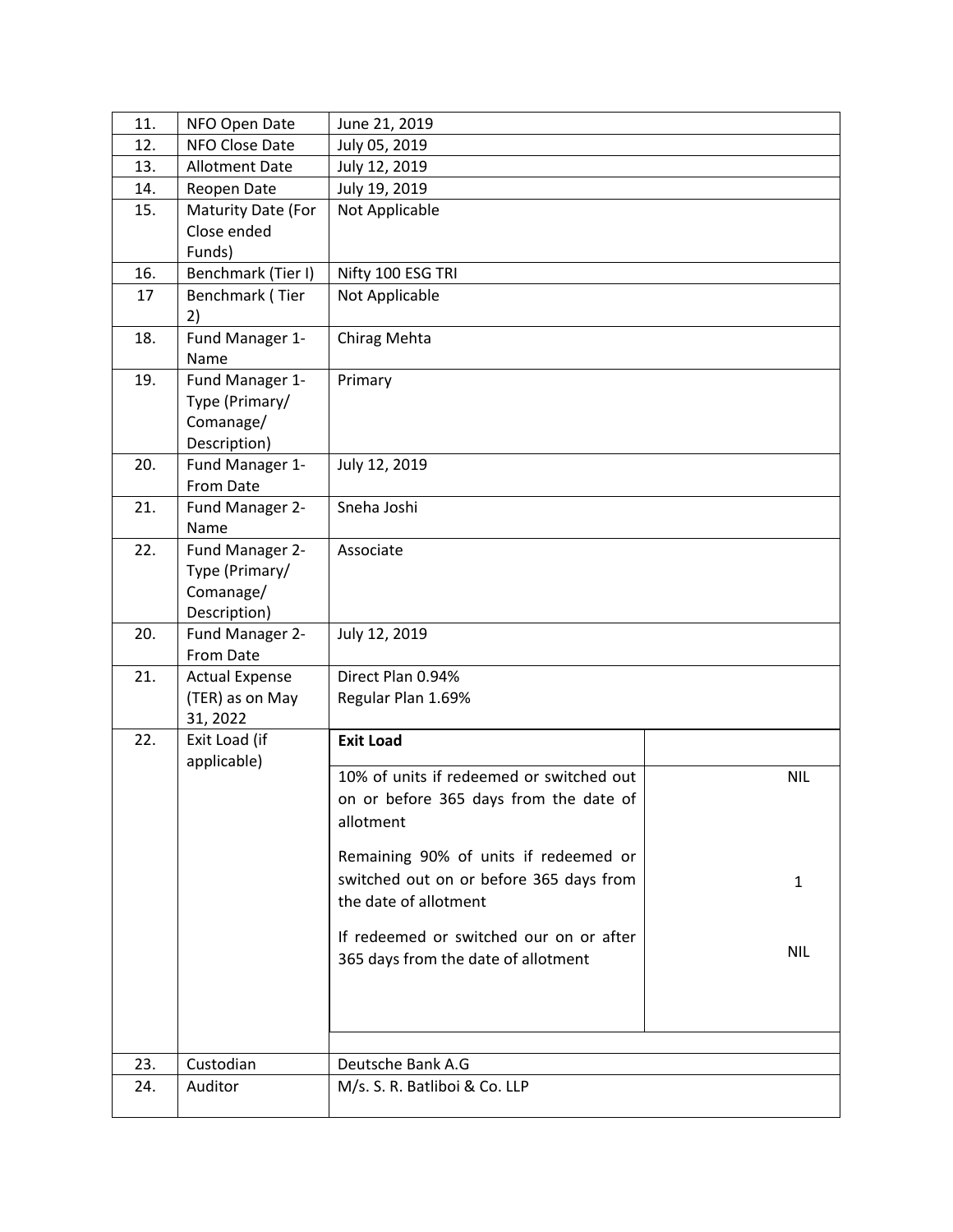| 25. | Registrar                      | <b>KFIN Technologies Ltd</b>                                                                                                            |
|-----|--------------------------------|-----------------------------------------------------------------------------------------------------------------------------------------|
| 26. | RTA Code (To be                | ESGPG : Quantum India ESG Equity Fund - Direct Plan Growth                                                                              |
|     | phased out)                    | ESRGG : Quantum India ESG Equity Fund - Regular Plan Growth                                                                             |
| 27. | <b>Listing Details</b>         | <b>Not Listed</b>                                                                                                                       |
| 28. | <b>ISINs</b>                   | INF082J01382 : Quantum India ESG Equity Fund - Direct Plan Growth<br>INF082J01390 : Quantum India ESG Equity Fund - Regular Plan Growth |
| 29. | AMFI Codes (To be              | 147372 : Quantum India ESG Equity Fund - Direct Plan - Growth Option                                                                    |
|     | phased out)                    | 147371 : Quantum India ESG Equity Fund - Regular Plan - Growth                                                                          |
|     |                                | Option                                                                                                                                  |
| 30  | <b>SEBI Codes</b>              | Data not available                                                                                                                      |
|     |                                | <b>INVESTMENT AMOUNT DETAILS</b>                                                                                                        |
| 31. | Minimum                        | Rs. 500/-                                                                                                                               |
|     | Application                    |                                                                                                                                         |
|     | Amount                         |                                                                                                                                         |
| 32. | Minimum                        | Rs. 1/-                                                                                                                                 |
|     | Application                    |                                                                                                                                         |
|     | Amount<br>in                   |                                                                                                                                         |
|     | multiples of Rs.               |                                                                                                                                         |
| 33. | Minimum                        | Rs. 500/-                                                                                                                               |
|     | <b>Additional Amount</b>       |                                                                                                                                         |
| 34. | Minimum                        | $Rs. 1/-$                                                                                                                               |
|     | <b>Additional Amount</b>       |                                                                                                                                         |
|     | in multiples of Rs.<br>Minimum |                                                                                                                                         |
| 35. | Redemption                     | Rs. 500/-                                                                                                                               |
|     | Amount in Rs.                  |                                                                                                                                         |
| 36. | Minimum                        | 50 Units                                                                                                                                |
|     | Redemption                     |                                                                                                                                         |
|     | Amount in Units                |                                                                                                                                         |
| 37. | Minimum Balance                | Nil                                                                                                                                     |
|     | $($ If<br>Amount               |                                                                                                                                         |
|     | Applicable)                    |                                                                                                                                         |
| 38. | Minimum Balance                | Nil                                                                                                                                     |
|     | Amount in units (If            |                                                                                                                                         |
|     | Applicable)                    |                                                                                                                                         |
| 39. | Max<br>Investment              | Nil                                                                                                                                     |
|     | Amount                         |                                                                                                                                         |
| 40. | Switch<br>Minimum              | Rs. 500/-                                                                                                                               |
|     | Amount                         |                                                                                                                                         |
| 41. | Minimum<br>Switch              | 50 units                                                                                                                                |
|     | (<br>Units                     |                                                                                                                                         |
|     | Applicable)                    |                                                                                                                                         |
| 42. | Multiple<br>Switch             | $Rs. 1/-$                                                                                                                               |
|     | Amount<br>(if                  |                                                                                                                                         |
|     | Applicable)                    |                                                                                                                                         |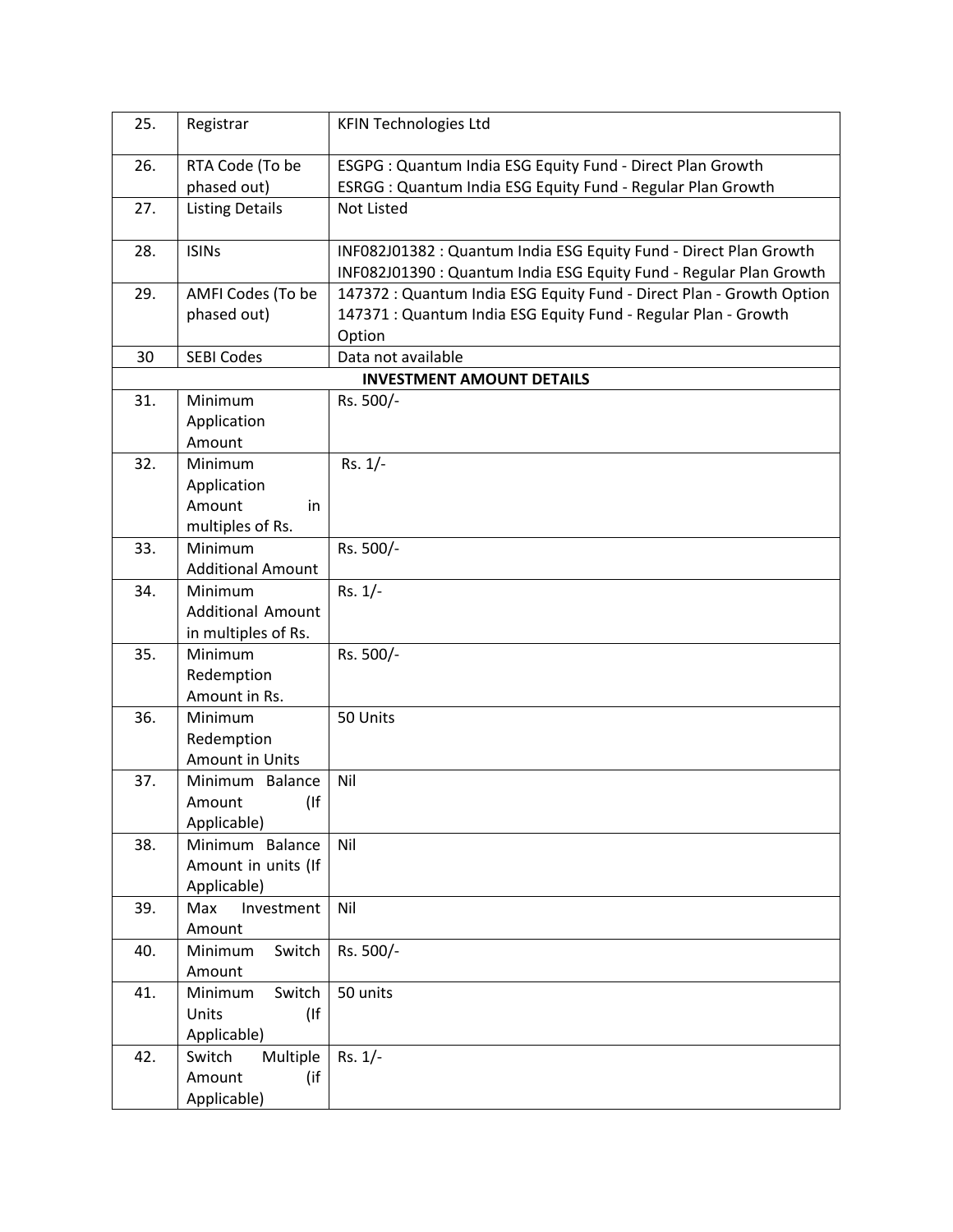| 43. | Switch<br>Multiple<br>Units (if Applicable<br>$\mathcal{I}$ | Nil                                                                                      |
|-----|-------------------------------------------------------------|------------------------------------------------------------------------------------------|
| 44. | Switch<br>Max<br>Amount                                     | Nil                                                                                      |
| 45. | Max Switch Units<br>(If Applicable)                         | Nil                                                                                      |
| 46. | <b>Swing Pricing</b>                                        | Not Applicable                                                                           |
| 47  | Segregated<br>Portfolio<br>$($ If<br>Applicable)            | Not Applicable                                                                           |
|     |                                                             | <b>SIP DETAILS</b>                                                                       |
| 48. | Frequency                                                   | Daily,<br>1.<br>Weekly,<br>2.<br>Fortnightly,<br>3.<br>Monthly,<br>4.<br>5.<br>Quarterly |
| 49. | Minimum amount                                              | Rs. 100/- (Daily)<br>Rs. 500/- (Weekly, Fortnightly, Monthly and Quarterly)              |
| 50. | In Multiple of                                              | Rs. 1/-                                                                                  |
| 51. | Minimum                                                     | $132 - Daily$ ,<br>1.                                                                    |
|     | Instalments                                                 | 25 - Weekly<br>2.                                                                        |
|     |                                                             | 13 - Fortnightly,<br>3.                                                                  |
|     |                                                             | 4. $6 -$ Monthly<br>5. 4 - Quarterly                                                     |
| 52. | Dates                                                       | Daily - All Business Days                                                                |
|     |                                                             | Weekly - 7, 15, 21, 28                                                                   |
|     |                                                             | Fortnightly - 5 & 21 OR 7 & 25                                                           |
|     |                                                             | Monthly / Quarterly - 5, 7, 15, 21, 25, 28                                               |
| 53  | Maximum Amount<br>(if any)                                  | Nil                                                                                      |
|     |                                                             | <b>SWP DETAILS</b>                                                                       |
| 54. | Frequency                                                   | Weekly,<br>1.<br>Fortnightly,<br>2.<br>Monthly,<br>3.<br>Quarterly<br>4.                 |